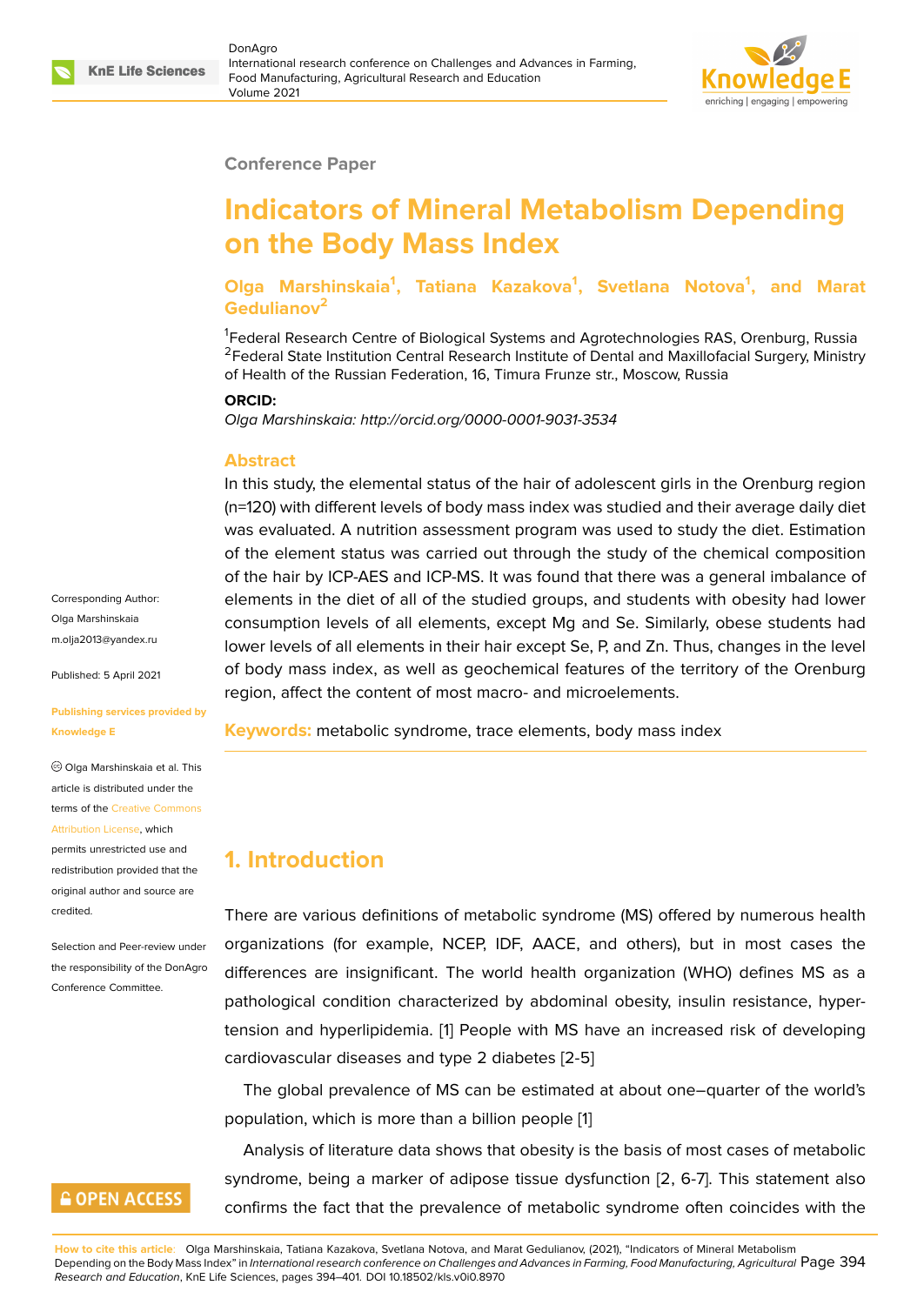prevalence of obesity and the incidence of type 2 diabetes [1] It is important to note that the growth rate of this problem continues to increase [8]. Research in recent years shows that more than 1.9 billion adults worldwide are already overweight and 650 million are obese. Approximately 2.8 million deaths are reported as a [r](#page-5-0)esult of being overweight or obese [9]. One of the diagnostic indicators of ob[esi](#page-5-1)ty is the body mass index (BMI), which allows us to assess the degree of compliance of a person's weight and height, and thus indirectly judge whether the mass is insufficient, normal or excessive [10-11].

. A grou[p](#page-5-2) of Israeli scientists has shown that a normal BMI makes it possible to exclude the presence of metabolic syndrome in men and women at any age [12]. Thus, current research shows that BMI, along with other factors, is an easy–to–use indicator that is a predictor of metabolic syndrome [13]

There are a number of studies that analyse the possibility of usi[ng](#page-6-0) the content of trace elements in various biosubstrates as biomarkers of MS, as well as their use as food additives for metabolic corre[ctio](#page-6-1)n [14, 15]. The results of numerous studies indicate that obesity–related metabolic disorders can be mediated by changes in the levels of trace elements in the body [16]. This is due to the fact that trace elements play an important role in the normal functionin[g o](#page-6-2)[f c](#page-6-3)arbohydrate and lipid metabolism [15, 18]. The functioning of the body with an unbalanced diet can cause the development of various pathological conditions, [in](#page-6-4)cluding obesity and MS [14]. It is especially important to take this into account in adolescence, since this age period is characteri[zed](#page-6-3) [by](#page-6-5) a physiological restructuring of the body and is accompanied by a significant strain of functional systems [19]. In this regard, the purpose of [thi](#page-6-2)s study was to study the elemental hair status of adolescent girls with different BMI levels and assess their average daily diet.

### **2. Methods and Equipment**

The study involved healthy girls from 15 to 18 years old, college students in Orenburg. Groups of 800 students were selected for the study (n=100). After performing anthropometric studies (weight, height), three groups were formed depending on BMI: group I (n=40) – BMI value from 18.5 to 24.9 (normal body weight), group II (n=40) – BMI value from 25 to 29 (overweight  $-$  pre  $-$  obesity) and group III (n=20)  $-$  BMI value from 30 to 35 (obesity). The interpretation of BMI indicators used was in line with WHO recommendations [20]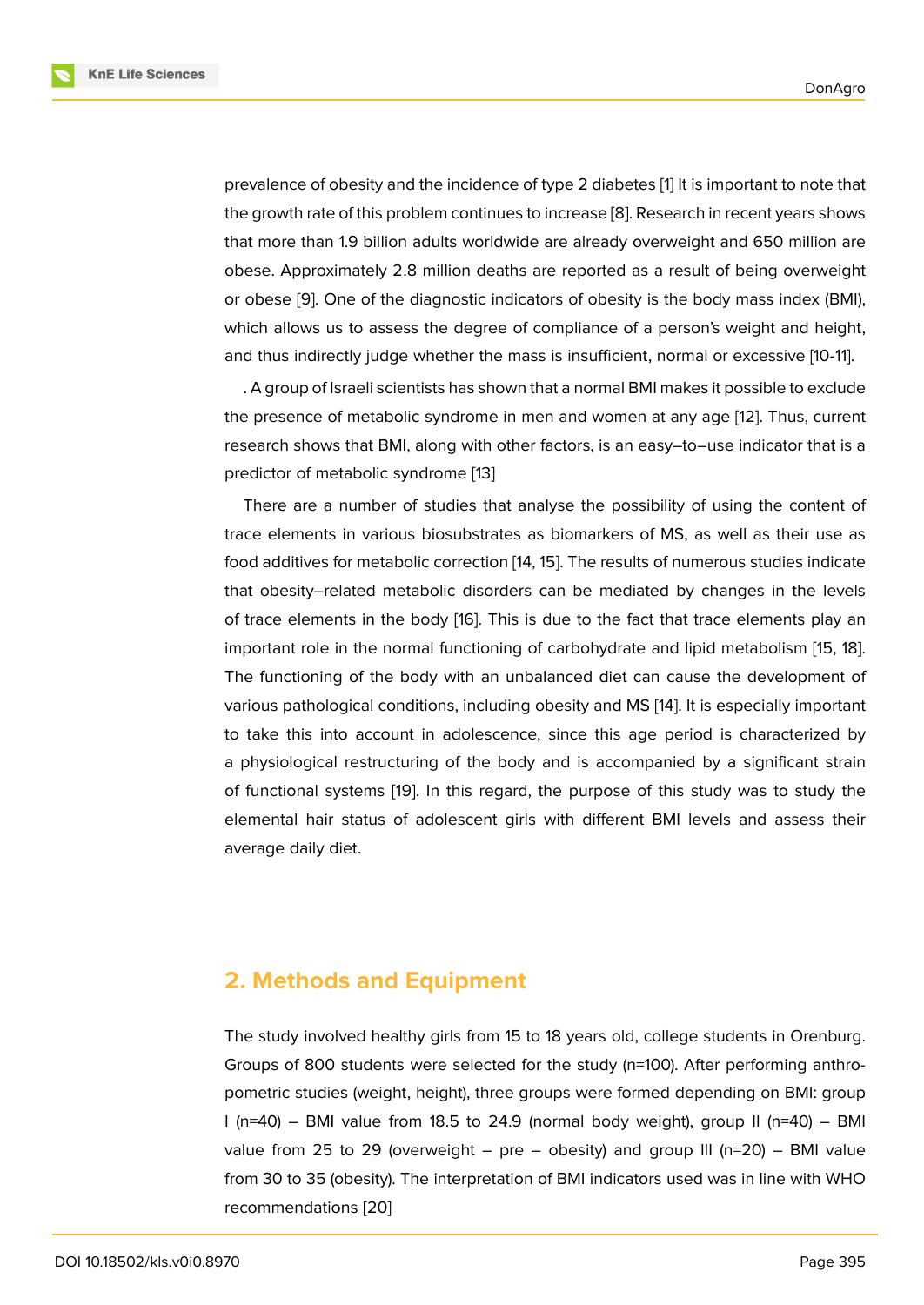The actual nutrition assessment program was used to study nutrition. The elemental status was assessed by studying the chemical composition of hair using ICP–AES and ICP–MS methods in the laboratory of the ANCO «Center for Biotic Medicine».

The statistical processing of digital material was carried out using the application «Excel» and «Statistica 6.0». The statistical significance of differences between the groups was assessed using the Mann–Whitney U–test.

### **3. Results**

Table 1 shows the indicators of physical development of students with normal body weight (group I), overweight (group II) and obesity (group III).

| Indicator   | Group I (BMI 18.5-24.9) | Group II (BMI 25-29)   | Group III (BMI 30-35)         |
|-------------|-------------------------|------------------------|-------------------------------|
| Body mass   | $56(52.2 - 60)$         | 74 $(67.2 - 75.5)^{b}$ | 84.5 (83.2–85.7) <sup>b</sup> |
| Body height | $1.7(1.6 - 1.72)$       | $1.6(1.58 - 1.7)$      | $1.6(1.59 - 1.65)$            |
| BMI         | $20.3(19.5 - 21.6)$     | 26.6 $(25.3 - 28.9)^b$ | 33 $(32.5 - 33.5)^{b}$        |

TABLE 1: The indexes of physical development, Me  $(Q_{25}-Q_{75})$ 

<sup>a</sup> Reliability of differences in performance with group  $I - p < 0.05$ ;

 $<sup>b</sup>$  Reliability of differences in performance with group I – p<0.01.</sup>

The values of student growth in all groups were almost the same. The studied anthropometric indicators of weight and BMI in groups II and III significantly changed when compared with group I, reflecting the dependence of BMI on weight.

The analysis of diets allowed us to conclude that the diet is unbalanced in terms of macro – and microelements consumption in all the study groups (table 2).

Consumption of Na, P, Ca, Mg and Zn corresponded to the norms of physiological needs in all the study groups. Groups I and II showed the most pronounced excess consumption of K (by 12 and 13 %), Fe (by 37 and 42 %), Cr (by 28 and 6 %) and Cu (by 18 and 6 %). In all three groups, there was a trend towards increased Mg consumption (Q75 above the recommended values by 52, 112 % and 66 %). The supply of other chemical elements in the diet was insufficient. In all groups of students surveyed, there was a tendency to insufficient consumption of Se (by 99 %) and I (by 31%). In group III, there was a deficit in Cu (2 %) and Mn (50 %) consumption. It should be noted that with a general imbalance, students with obesity had lower values of the level of consumption of all studied macro–and microelements, except Mg and Se.

The results of the study of macro– and microelements in the hair of students are presented in table 3.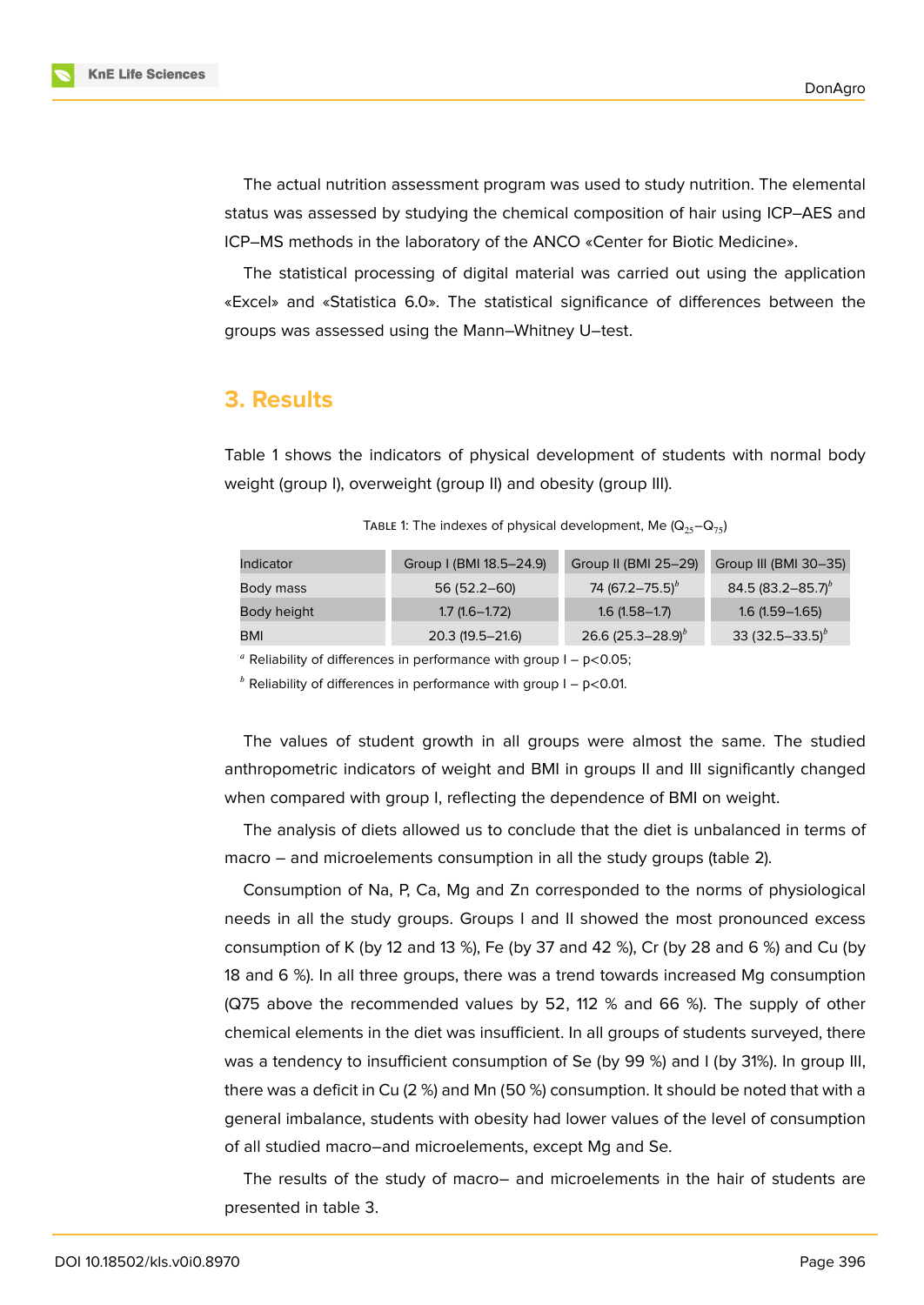| Element | Group I (BMI<br>$18.5 - 24.9$ | Group II (BMI 25-29)   | Group III (BMI 30-35) Normal range <sup>1</sup> |                 |
|---------|-------------------------------|------------------------|-------------------------------------------------|-----------------|
| Na      | 932.6 (700.5-1 500)           | 1122 (857-1726)        | 719 (474-964)                                   | 200-1300        |
| Κ       | 2 822 (2 278-3 667)           | 2 848 (2 112-3 842)    | 1 574 (1 323-1 824) <sup>a</sup>                | 400-2500        |
| Ca      | 497.3 (362.2-662.2)           | 594.5 (406.5-803.5)    | 421.5 (278.7-564.3)                             | 400-1200        |
| Mg      | 363.9 (242.8-608)             | 402.4 (317.1-851.2)    | 519 (371.2-666.8)                               | 55-400          |
| P       | 974.1 (796.8-1 215)           | 1088 (737.3-1261)      | 538.4 (381.3-695.7)                             | 300-1200        |
| Fe      | 24.7 (20.1-32.2)              | 25.6 (20.6-33.5)       | 15.3 $(14.7-15.9)^a$                            | $4 - 18$        |
| Cr      | $0.045(0.029 - 0.063)$        | $0.037(0.032 - 0.050)$ | $0.020(0.016 - 0.024)$                          | $0.011 - 0.035$ |
| Cu      | 1.18 (0.941-1.54)             | 1.06 (0.762-1.37)      | 0.49 (0.40-0.58) <sup>a</sup>                   | $0.5 - 1$       |
| Se      | 0.0039<br>$(0.0026 - 0.0061)$ | $0.004$ (0.0026-0,01)  | 0.0052<br>$(0.0034 - 0.0071)$                   | $0.01 - 0.05$   |
| Zn      | $6.81(5.07 - 8.66)$           | $6.64(4.28 - 7.57)$    | $3.16(2.49 - 3.82)$                             | $3 - 12$        |
| Mn      | $2.45(1.80 - 3.72)$           | $2.29(1.73 - 3.59)$    | $1.11(0.77 - 1.46)$                             | $2 - 5$         |
|         | $0.041(0.029 - 0.056)$        | $0.041(0.026 - 0.054)$ | $0.032$ (0.019 - 0.045)                         | $0.06 - 0.15$   |

TABLE 2: The content of elements in the diet, mg/day, Me  $(Q_{25}-Q_{75})$ 

1 «Norms of physiological needs in energy and food substances for various groups of the population of the Russian Federation» (Mr 2.3.1.24.32–08);

<sup>a</sup> Reliability of differences in performance with group  $I - p < 0.05$ ;

 $<sup>b</sup>$  Reliability of differences in performance with group I – p<0.01.</sup>

| <b>Element</b> | <b>Group I (BMI</b><br>$18.5 - 24.9$ | <b>Group II (BMI 25-29)</b>      | Group III (BMI 30-35) | <b>National</b><br>average <sup>1</sup> |
|----------------|--------------------------------------|----------------------------------|-----------------------|-----------------------------------------|
| Na             | 79.1 (49.1-143.7)                    | 85.6 (41.2-119.1)                | 54 (44.6–63.4)        | 18-1720                                 |
| K              | 25.5 (15.4–46.7)                     | 27.6 (20.3-42.4)                 | 19.6 (16.1-23.1)      | $150 - 663$                             |
| Ca             | 1834 (1198-3008)                     | 2 477 (1 594 - 3 647)            | 1 433 (1 252-1 614)   | 200-2000                                |
| Mg             | 205 (138.2-371.2)                    | 252.4 (141.3-320.7)              | 148.3 (138.1–158.5)   | $19,0 - 163$                            |
| P              | 128 (119.3-143.1)                    | 120.4 (111.1–126. $7)^a$         | 137.9 (137.2-138.5)   | 75-200                                  |
| Fe             | $16.5(12.6 - 22.7)$                  | $15.8(11.3 - 21.2)$              | $12(11.1 - 12.9)$     | $5.0 - 25$                              |
| Cr             | $0.26(0.20 - 0.36)$                  | $0.27(0.22 - 0.31)$              | $0.19(0.18 - 0.20)$   | $0.1 - 20.0$                            |
| Cu             | $12(9.7-15.9)$                       | $11.2$ (9.3-13.4)                | 12.05 (10.4-13.6)     | $7.5 - 80$                              |
| Se             | $0.33(0.23 - 0.42)$                  | $0.31(0.20 - 0.41)$              | $0.40(0.34 - 0.47)$   | $0.5 - 1.5$                             |
| Zn             | 177.7 (161.6–198.4)                  | 161.1 (148.3-172.1) <sup>a</sup> | 188.9 (180.3-197.4)   | $100 - 250$                             |
| Mn             | $0.77(0.51 - 1.85)$                  | $1.28(0.80 - 1.70)$              | $0.44(0.40 - 0.47)$   | $0.1 - 2.0$                             |
|                | $0.38(0.17 - 0.99)$                  | $0.34(0.12 - 0.59)$              | $0.08(0.07 - 0.1)$    | $0.27 - 4.2$                            |

TABLE 3: Content of elements in hair, mg/kg, Me ( $Q_{25}-Q_{75}$ )

<sup>1</sup> Bertram P., 1992; Skalny A.V., 2000;

<sup>a</sup> Reliability of differences in performance with group  $I - p < 0.05$ ;

 $<sup>b</sup>$  Reliability of differences in performance with group I – p<0.01.</sup>

The content of Na, P, Fe, Cr, Cu, Zn, Mn and I in all groups of students was within the recommended values. In groups I and II, there was an increase in Mg level (by 25 and 54 %) and an increase in CA level in group II (by 23 %). In all three groups, there was a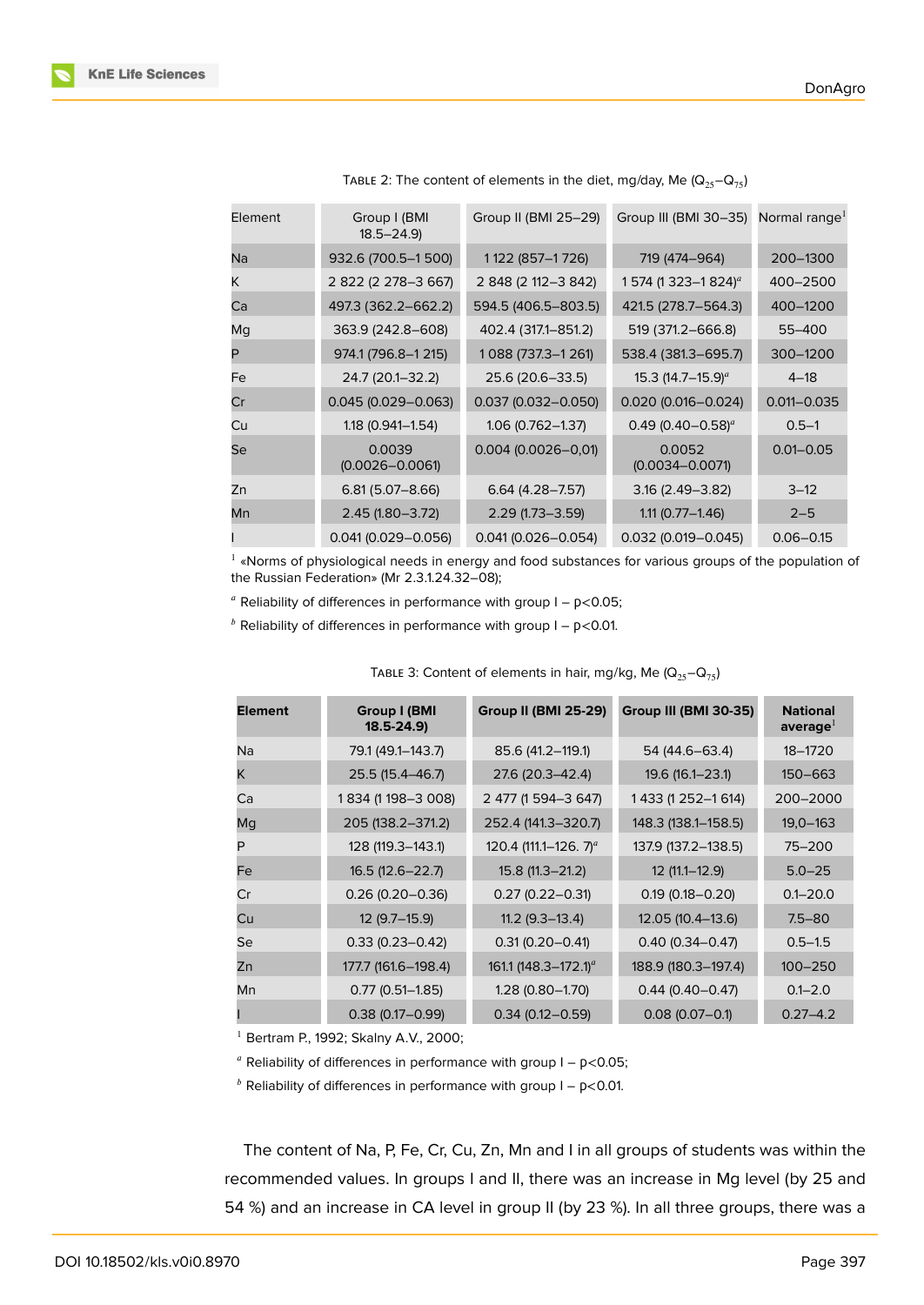downward trend in the levels of K (83, 82 and 87 %) and Se (34, 38, and 19 %). Group III students had lower values of all studied macro– and microelements in hair, except Se, P and Zn.

#### **4. Discussion**

Microelements are important for the prevention of a number of diseases and for improving overall health due to their diverse biological role in the body. Even a small number of them interact with macromolecules, including prohormones and biological membranes. Since most trace elements are not formed endogenously or are formed in insufficient quantities, they must be supplied to the body with a balanced and varied diet [21]. It is important to note that with a general imbalance of trace elements in the diet of all three groups studied, it was students with obesity who had the lowest values of the level of consumption of all the studied macro–and microelements. A group of scienti[sts](#page-6-6) from the United States explain these results by the fact that, despite the increased caloric content of food, the diet of obese people often does not meet the recommended dietary requirements for the consumption of micronutrients [22].

Recent studies have shown that an imbalance of certain trace elements in the body may be associated with the frequency of obesity and increased fat deposition [23- 24]. For example, a low concentration of Zn in t[he b](#page-6-7)lood has been shown to be associated with dyslipidemia, an inflammatory condition, and insulin resistance in overweight patients [25]. Data from the national health and nutrition survey in China provide epidemiological evidence that blood trace elements are associated with childhood and adolescent obesity [13]. However, hair is often used as a biosubstrate to study the content of elem[ent](#page-7-0)s. This method is characterized by ease of collection of the study sample and non–invasiveness. It is assumed that the content of elements in hair can provide useful predi[agn](#page-6-1)ostic information about the risk of developing obesity and MS [26]. It was found that people suffering from obesity are characterized by a lower content of a number of micro–and macronutrients in the hair relative to people with normal body weight [16]. This fact is also observed in our study, students with obesity recorded lower [valu](#page-7-1)es of the content of all studied macro–and microelements in hair, except Se, P and Zn. The detected elevated concentrations of Ca and Mg in the hair of normal and overwe[igh](#page-6-4)t students may indicate their pre–deficit state in the body [27]. The total lack of Se in the hair of all students, regardless of the BMI value, reflects the geochemical features of the territory of the Orenburg region [28, 29]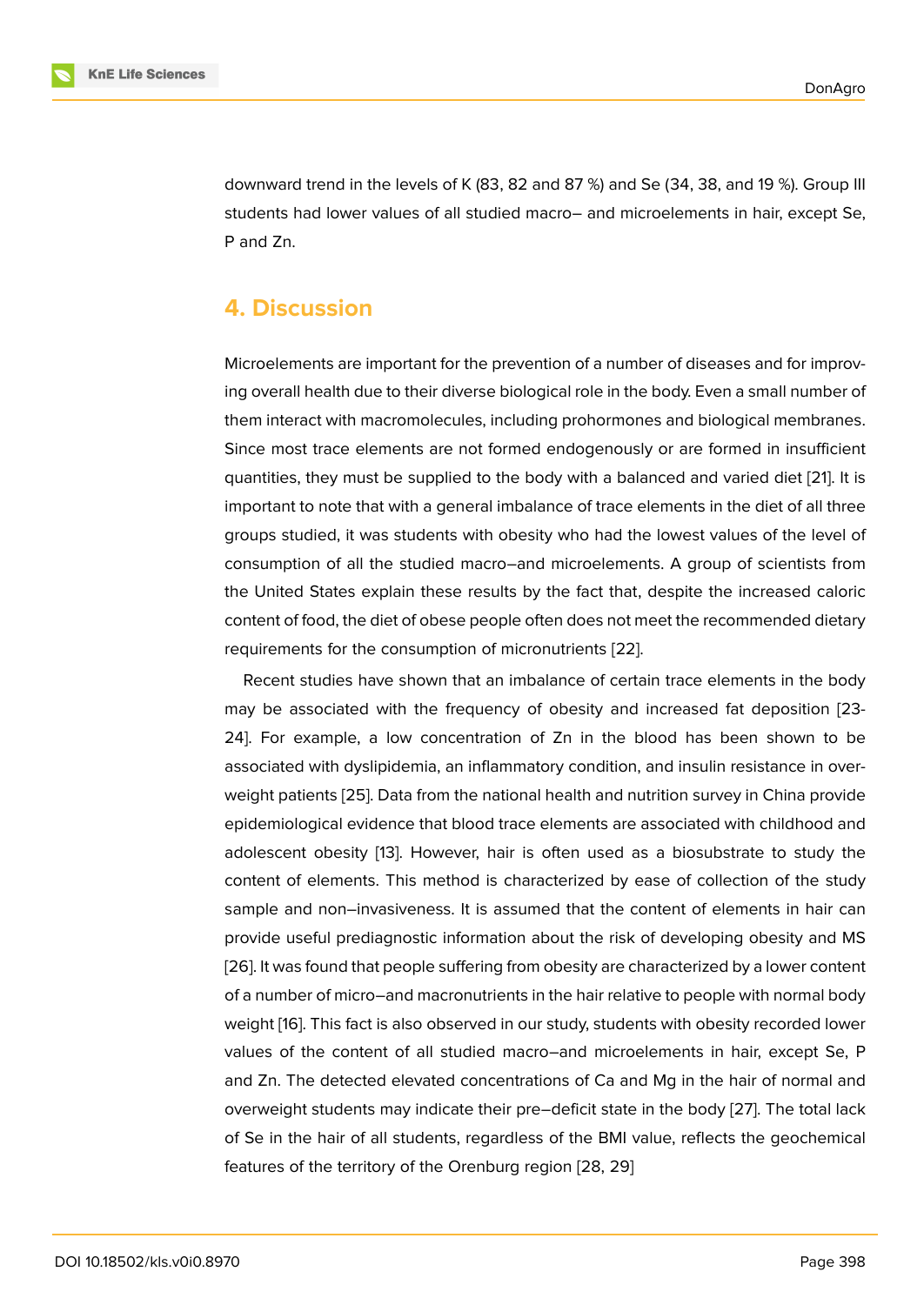



BMI is correlated with the content of most of the studied elements. The levels of the following macro–and microelements had the greatest relationship with obesity: Ca, I, Mg, Mn. The identified imbalance in the diets of students indicates the need to adjust diets, as well as the need to improve the literacy of students in matters of balanced and complete nutrition, such as the prevention of obesity and MS.

# **Conflict of Interest**

The authors have no conflict of interest to declare.

## **References**

- <span id="page-5-0"></span>[1] Saklayen, M. G. (2018). The Global Epidemic of the Metabolic Syndrome. *Current Hypertension Reports*, vol. 20, issue 2, p. 12.
- [2] Samson, S. L. and Garber, A. J. (2014). Metabolic Syndrome. *Endocrinology & Metabolism Clinics of North America,* vol. 43, issue 1, pp. 1–23.
- [3] Galassi, A., Reynolds, K. and He, J. (2006). Metabolic Syndrome and Risk of Cardiovascular Disease: A Meta–Analysis. *The American Journal of Medicine*, vol. 119, issue 10, pp. 812–9.
- [4] Li, W., *et al*. (2008). Association Between Metabolic Syndrome and Risk of Stroke: A Meta–Analysis of Cohort Studies. *Cerebrovascular Diseases*, vol. 25, issue 6, pp. 539–47.
- [5] O'Neill, S. and O'Driscoll, L. (2015). Metabolic Syndrome: A Closer Look at the Growing Epidemic and Its Associated Pathologies. *Obesity Research*, vol. 16, issue 1, pp. 1–12.
- [6] Engin, A. (2017). The Definition and Prevalence of Obesity and Metabolic Syndrome. *Advances in Experimental Medicine and Biology*, vol. 960, pp. 1–17.
- [7] Despres, J. P. and Lemieux, I. (2006). Abdominal Obesity and Metabolic Syndrome. *Nature*, vol. 444, issue 7121, pp. 881–7.
- <span id="page-5-1"></span>[8] Collaborators, O., *et al*. (2017). Health Effects of Overweight and Obesity in 195 Countries Over 25 Years. *The New England Journal of Medicine*, vol. 377, issue 1, pp. 13–27.
- <span id="page-5-2"></span>[9] Ahirwar, R. and Mondal, P. R. (2019). Prevalence of Obesity in India: A Systematic Review. *Diabetology & Metabolic Syndrome*, vol. 13, issue 1, pp. 318–21.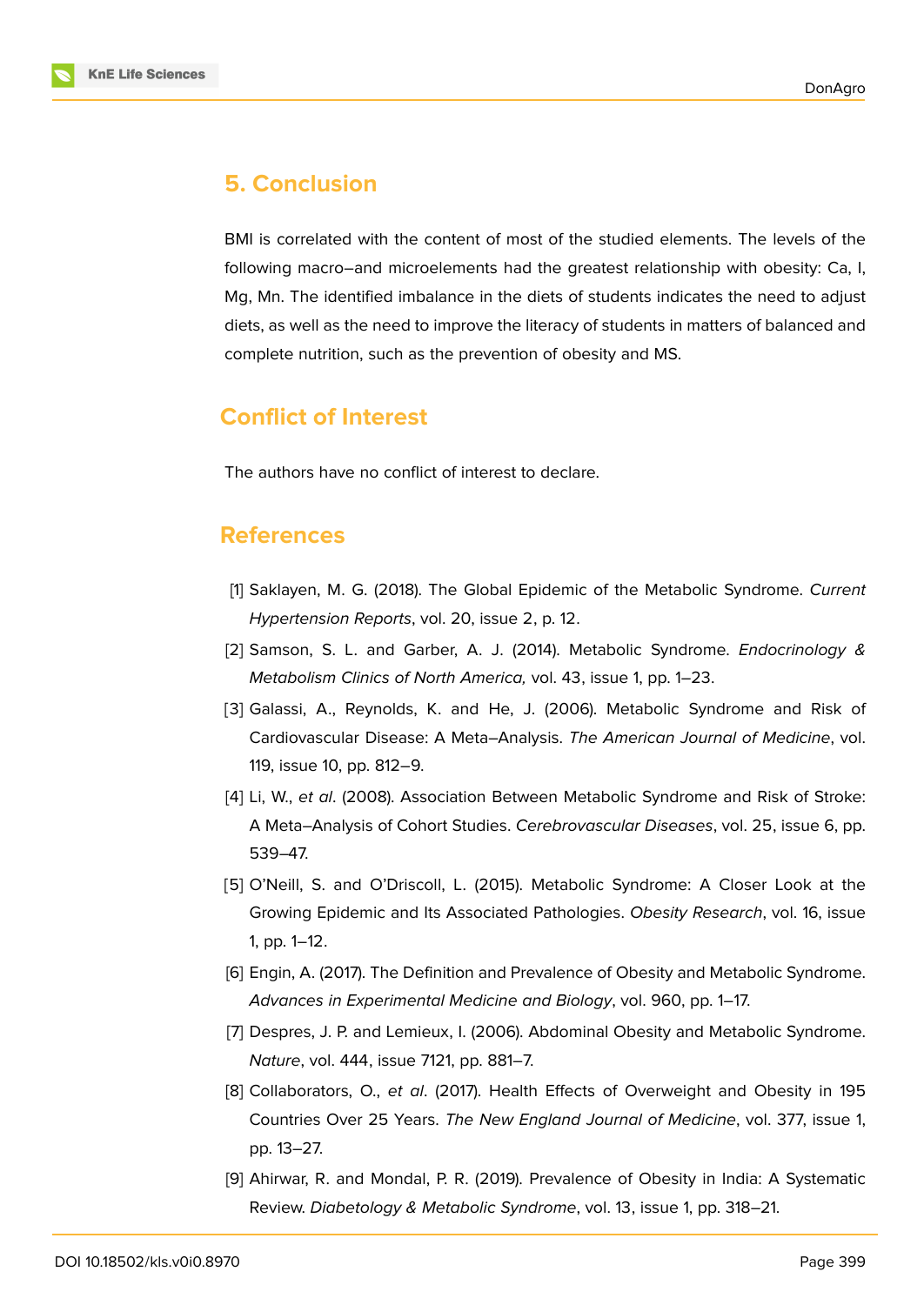

- [10] Vecchie, A., *et al*. (2018). Obesity Phenotypes and Their Paradoxical Association with Cardiovascular Diseases. *European Journal of Internal Medicine*, vol. 48, pp. 6–17.
- [11] Bosello, O., Donataccio, M. P. and Cuzzolaro, M. (2016). Obesity or Obesities? Controversies on the Association Between Body Mass Index and Premature Mortality. *Eating and Weight Disorders*, vol. 21, issue 2, pp. 165–74.
- <span id="page-6-0"></span>[12] Kobo, O., *et al*. (2019). Normal Body Mass Index (BMI) Can Rule Out Metabolic Syndrome: An Israeli Cohort Study. *Medicine (Baltimore)*, vol. 98, issue 9, pp. e14712.
- <span id="page-6-1"></span>[13] Jeong, H. S. (2018). The Relationship Between Workplace Environment and Metabolic Syndrome. *Journal of Occupational and Environmental Medicine.*, vol. 9, issue 4, pp. 176–83.
- <span id="page-6-2"></span>[14] Robberecht, H., De Bruyne, T. and Hermans, N. (2017). Biomarkers of the Metabolic Syndrome: Influence of Minerals, Oligo– And Trace Elements. *Journal of Trace Elements in Medicine and Biology.*, vol. 43, pp. 23–8.
- <span id="page-6-3"></span>[15] Shi, Y., *et al*. (2020). Trace Elements, PPARs, and Metabolic Syndrome. *International Journal of Molecular Sciences*, vol. 21, issue 7, pp. 2612.
- <span id="page-6-4"></span>[16] Skalnaya, M. G., *et al*. (2018). Hair Trace Elements in Overweight and Obese Adults in Association with Metabolic Parameters. *Biological Trace Element Research*, vol. 186, issue 1, pp. 12–20.
- [17] Kizalaite, A., *et al*. (2019). Determination of Trace Elements in Adipose Tissue of Obese People by Microwave–Assisted Digestion and Inductively Coupled Plasma Optical Emission Spectrometry. *Biological Trace Element Research*, vol. 189, issue 1, pp. 10–17.
- <span id="page-6-5"></span>[18] Panchal, S. K., Wanyonyi, S. and Brown, L. (2017). Selenium, Vanadium, and Chromium as Micronutrients to Improve Metabolic Syndrome. *Current Hypertension Reports*, vol. 19, issue 3, pp. 10.
- [19] DeBoer, M. D. (2019). Assessing and Managing the Metabolic Syndrome in Children and Adolescents. *Nutrients*, vol. 11, issue 8, pp. 1788.
- [20] Weir, C. B. and Jan, A. (2020). *BMI Classification Percentile and Cut Off Points. In: StatPearls.* Treasure Island (FL): StatPearls Publishing.
- <span id="page-6-6"></span>[21] Bogden, J. D. and Klevay, L. M. (2000). *Clinical Nutrition of the Essential Trace Elements and Minerals*. USA: Humana Press; Nutrition and Health.
- <span id="page-6-7"></span>[22] Frame–Peterson, L. A., *et al*. (2017). Nutrient Deficiencies are Common Prior to Bariatric Surgery. *Nutrition in Clinical Practice*, vol. 32, issue 4, pp. 463–9.
- [23] García, O. P., Long, K. Z. and Rosado, J. L. (2009). Impact of Micronutrient Deficiencies on Obesity. *Nutrition Reviews,* vol. 67, issue 10, pp. 559–72.